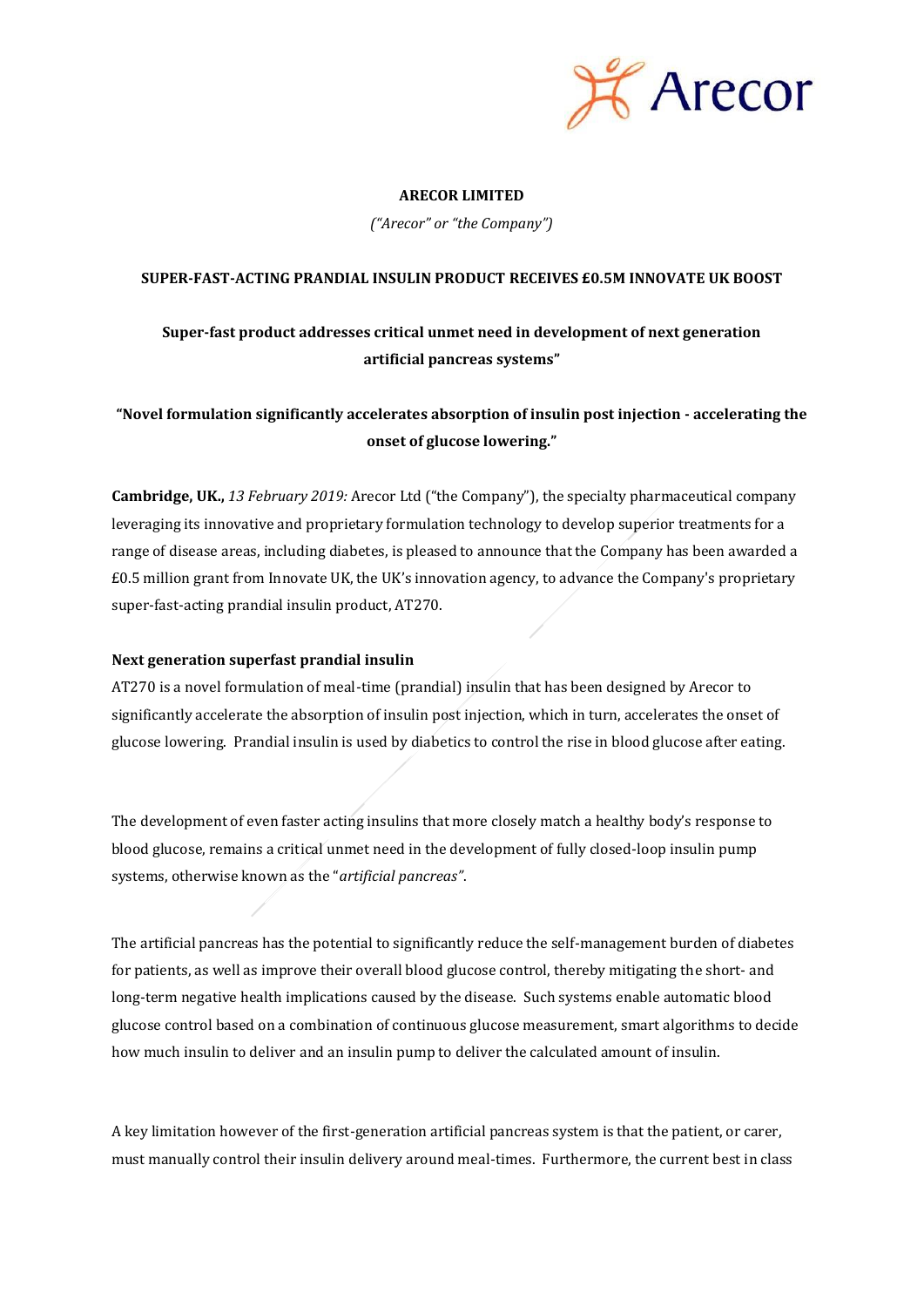

prandial insulins are not absorbed quickly enough, post injection, to effectively manage blood glucose in a fully closed-loop system, post prandially.

Arecor therefore, looks forward to accelerating work on its prandial insulin product, AT270, so as to address this critical unmet need for a more physiologically effective and super-fast acting insulin – and in so doing, to deliver a fully closed-loop artificial pancreas.

## **Dr Sarah Howell, CEO at Arecor, commented:**

*"We are delighted and very grateful to receive this prestigious and valuable award from Innovate UK, which will support an acceleration in the further development of our work to deliver super-fast-acting insulin for use in next-generation artificial pancreas systems. This is an important product within our portfolio and part of our broader strategic aim to leverage our proprietary ArestatTM formulation technology, in the development of superior products to improve the health outcomes and quality of life of patients living with debilitating diseases."*

#### **ENDS**

#### **For more information, please contact:**

**Dr Sarah Howell Arecor Limited** Chief Executive officer Tel: +44 (0) 1223 426060 Email[: sarah.howell@arecor.com](mailto:sarah.howell@arecor.com)

**Mr Tarquin Edwards Peckwater PR** Mob : +44 (0) 7879 458 364 Email [: tarquin.edwards@peckwaterpr.co.uk](mailto:tarquin.edwards@peckwaterpr.co.uk)

## **About Arecor** [\(www.arecor.com\)](http://www.arecor.com/)

Arecor Limited is a leader in developing superior biopharmaceuticals through the application of an innovative formulation technology platform. Arecor is leveraging this platform to develop a portfolio of proprietary products that will enable improved treatments for diabetes via the innovative reformulation of approved proteins and peptides. Arecor's product portfolio also includes: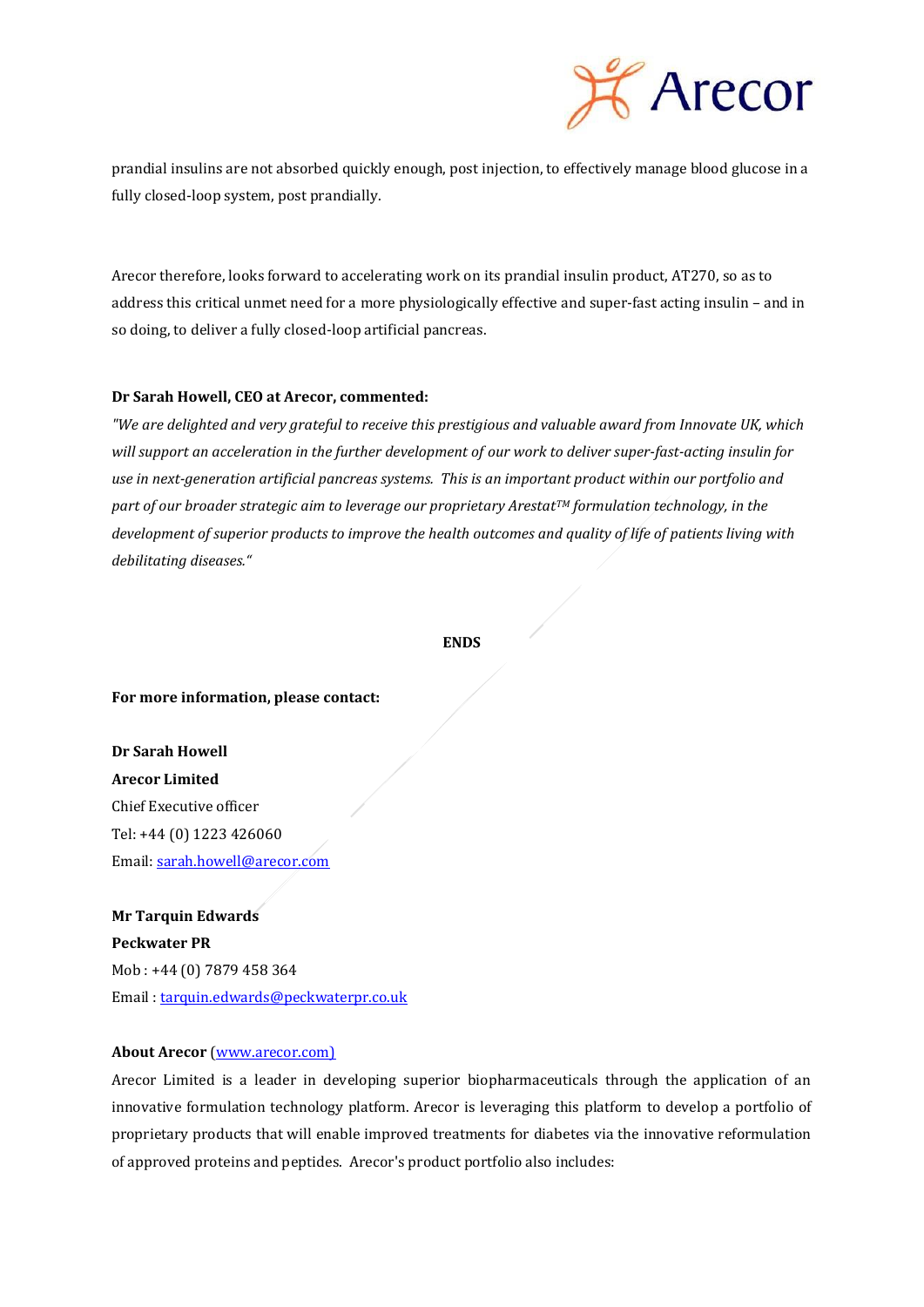

- Novel insulin formulations to deliver ultra-rapid acting insulin analogs and;
- Ultra-concentrated rapid acting insulin to enable the miniaturisation of devices,
- Stable aqueous glucagon for emergency and artificial pancreas use, and
- A series of undisclosed pre-clinical programmes.

In addition, Arecor partners with leading pharmaceutical and biotech companies to deliver superior reformulations of their proprietary products, which would otherwise not be possible using conventional formulation science.

[\(www.arecor.com\)](http://www.arecor.com/)

## **About ArestatTM**

Arecor has significant experience and a proven track record in applying the Arestat<sup>TM</sup> formulation technology platform to deliver superior biopharmaceutical product profiles across a broad range of proteins, peptides and vaccines.

# **About Arecor's Patent Portfolio**

Arecor's technology is protected by 28 patent families, including 26 granted patents. Arecor has been exploiting its technology in partnerships with pharmaceutical companies, successfully developing superior product profiles, including stable high-concentration antibodies with low viscosity, reformulations of lyophilised or freeze-dried products into stable liquids or stable vaccines that can be used outside the cold chain.

## **About Innovate UK**

Innovate UK is the UK's innovation agency. It works with people, companies and partner organisations to find and drive the science and technology innovations that will grow the UK economy. For further information visit[: www.innovateuk.ukri.org/](http://www.innovateuk.ukri.org/)

## **Compliance with GDPR**

You have been sent this email, as an individual who has expressed an interest in Arecor Limited. Please see our privacy policy at www.arecor.com/about us/ Privacy Policy concerning the processing by Arecor of your personal data. Your personal data is retained by Arecor and is not accessed by or transferred to anyone outside Arecor, save only where the database may be maintained by a third-party processor for and on behalf of Arecor.